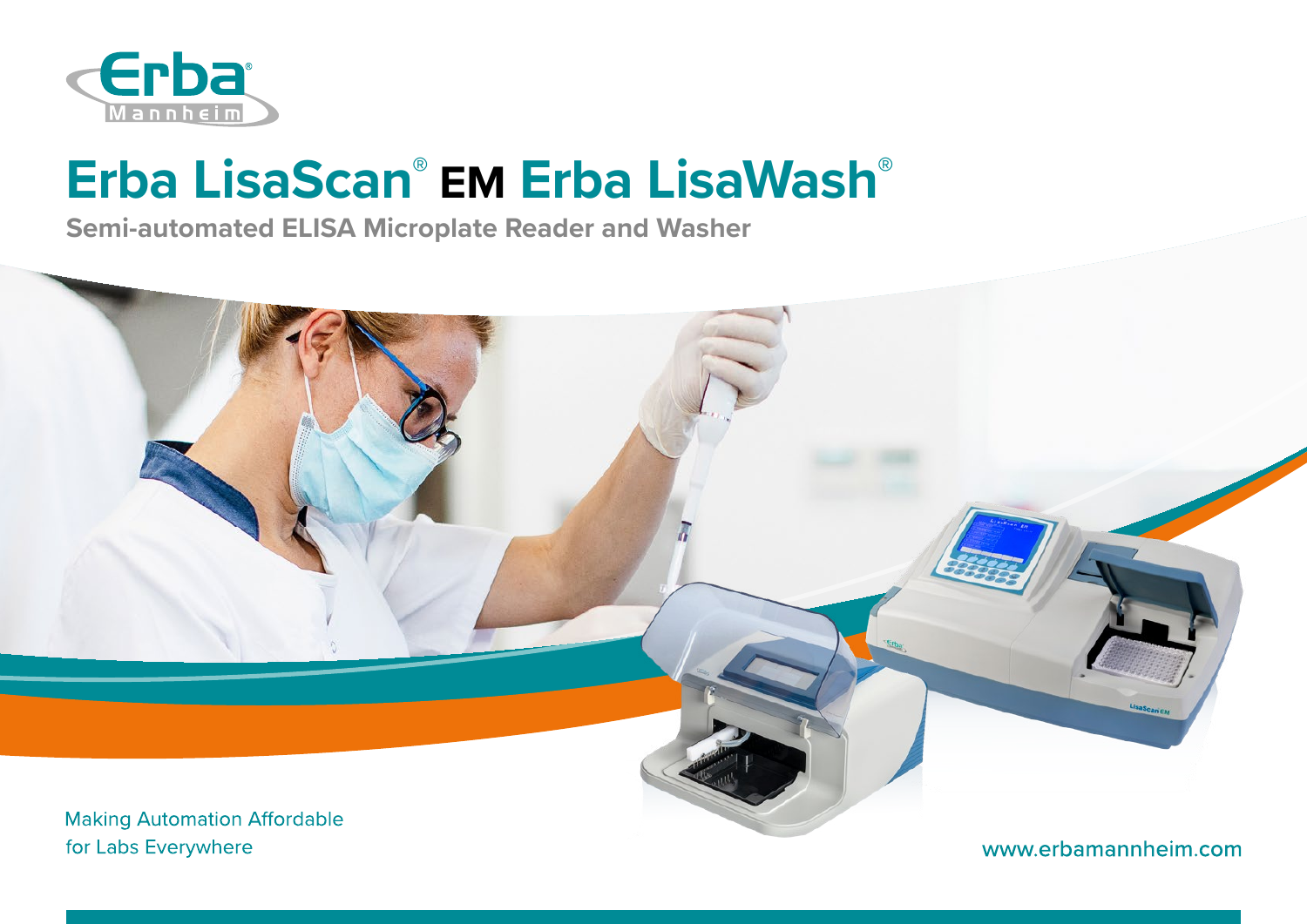# **Erba LisaScan® EM**

**Semi-automated ELISA Microplate Reader**

## **A versatile ELISA microplate reader for semi-automated workflow**

The Erba LisaScan EM can perform various ELISA tests with elaborate reports and printing of graphs.

## **Main features of Erba LisaScan® EM reader**

#### **100 TEST PROGRAMS**  $(100)$

100 user-programmable ELISA test slots

### **VARIOUS PLATE GEOMETRICS**

Compatible to various plate geometrics of 96 well microplates (Flat, U and V bottom) and in 8 or 12 well formats

### **MULTI-WAVELENGTH READING**

Single, Dual and Multi-wavelength reading options with advanced 8-channel optical system



8 seconds for 96 wells plate



4 Filter and 6 Filter



### **SELF DIAGNOSTIC CAPABILITIES**

Auto self-checkup on every start



### **ELI-LIMS SOFTWARE**

Computer connection software for ELISA data management and Quality Control functions

### **CONFIGURABLE FOR DIFFERENT MODES**

Numerous options for Blanks, Measurement modes and Calculation modes

### **EASY TO USE**

Large LCD screen with user-friendly operating software

## **IN-BUILT THERMAL PRINTER**

With option to connect external printer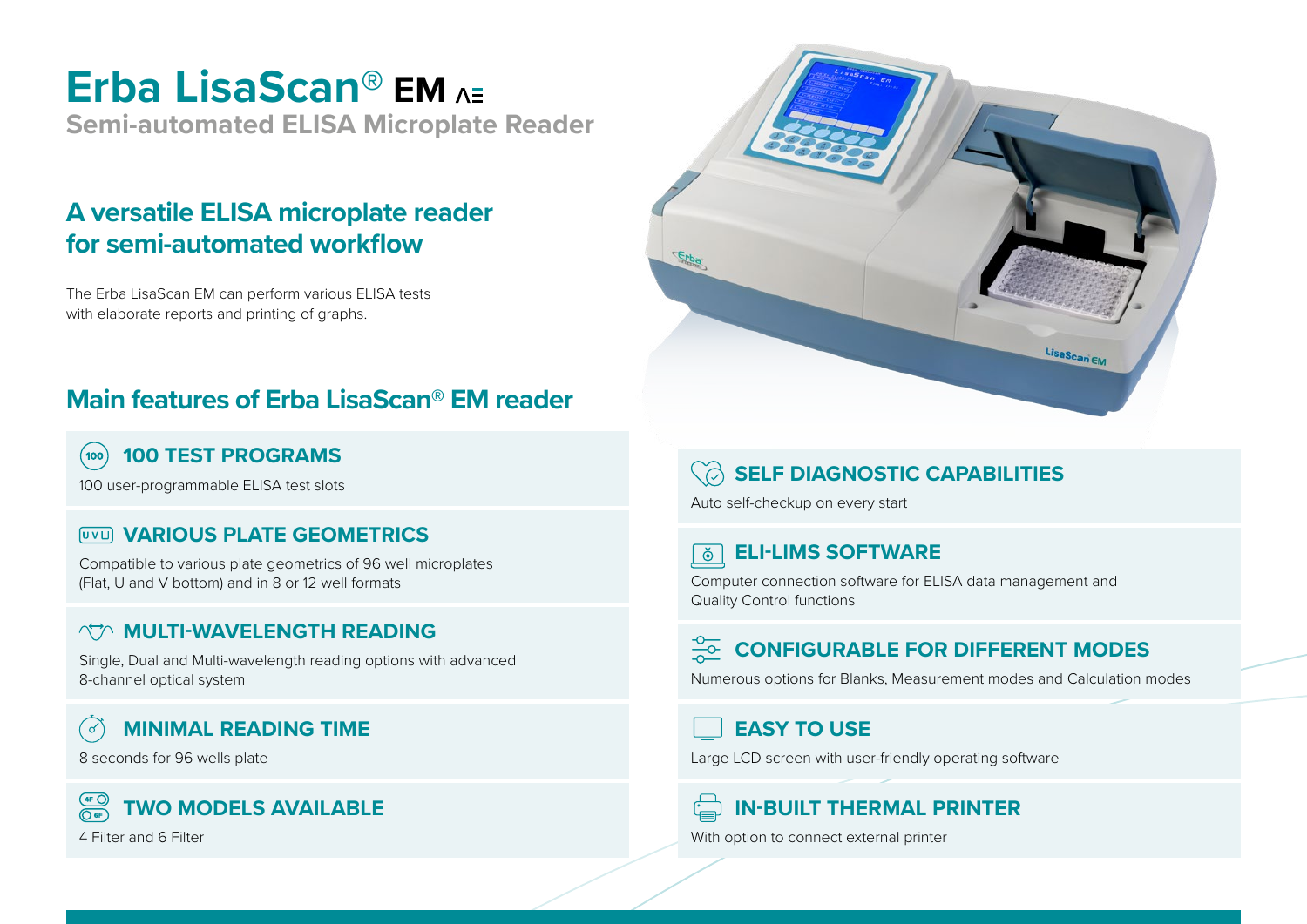# **Erba LisaWash®**

**Semi-automated ELISA Microplate Washer**

## **A small footprint ELISA microplate washer for semi-automated workflow**

Erba LisaWash can easily accomodate different well shaped microplates, providing efficient versatility to semi-automated labs.

## **Main features of Erba LisaWash® reader**

#### **50 WASH PROTOCOLS**  $\sqrt{50}$

Large memory, up to 50 protocols can be programmed and stored by the user

## **AEROSOL PROTECTION COVER**

Standard aerosol protection cover and easy to decontaminate plate carrier

### **8-CHANNEL/12-CHANNEL MANIFOLD**

Easy, removable 8-channel manifold and 12-channel optional, with separate needles for aspiration and dispensing eliminating risk of contamination

## **ACCUARCY & PRECISION**

≤3 μl residual volume, ensuring accuracy and precision

### **FULL FOCUS ON YOUR ELISA**

Washes 96-well format microplate with Flat, U or V bottom



### **MAGH, RINSE AND WASTE**

Choice of one Wash Buffer, one rinse/DI bottle and one waste bottle with sensor, 2L each. Option for one additional wash buffer bottle can be provided. No special airtight bottles are required.



### **WIDE RANGE OF ELISA WASHING VOLUMES**

Washing volume 50 μl to 450 μl, allowing for a wide range of ELISA washing volumes to be set

#### **WINDOWS-BASED SOFTWARE** - 44

User-friendly windows based operating software with large LCD display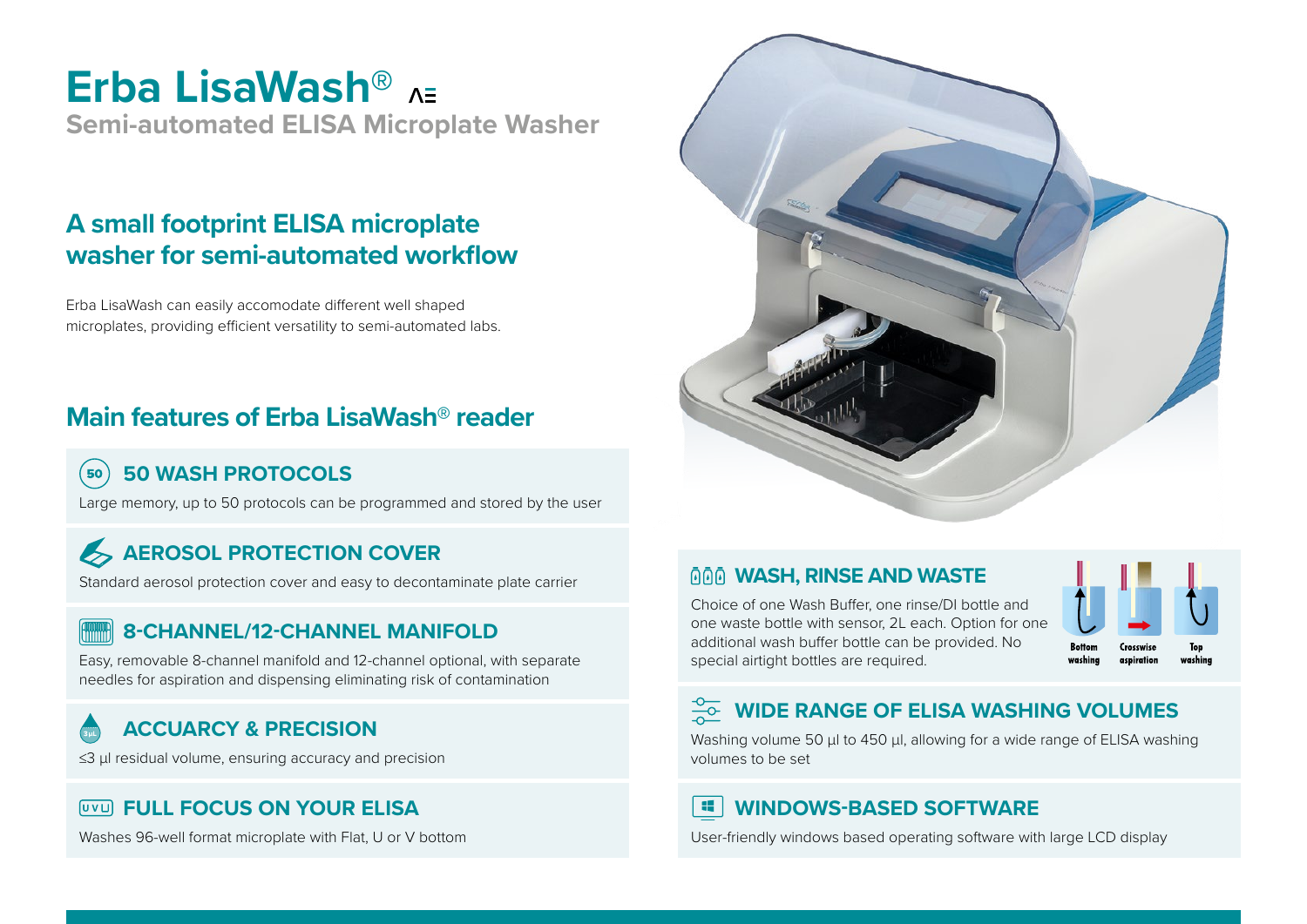# **Erba LisaScan® EM**

**Technical Specifications**

#### **Main Features**

**System type: Open System Plate types: 96 well plates Wells Type:** U and Flat bottom wells **Wavelength Selection:** Monochromatic; Bi-Chromatic and Multi-Chromatic\* (Maximum 4 in Read mode)

**Test Programs:** 100 user defined Test **Programs** 

#### **Blank Options:**

- Blank; Control; Assay
- Validation equations
- Against Air; Well; Plate; Column; Column-mean; Row and Row Mean.

#### **Number of programmable standards / calibrators:**

- Un to 10 standards
- Storage/ display/ printing of multi standard curves and cut-off equations for all parameters.

**Display:** High resolution Graphics LCD 320x240 pixels **Keyboard:** Sturdy membrane panel **PC Communication: USB port Operating Temperature:** 20° to 40°C **Storage Temperature: -10° to 50°C Humidity:** Max. 80% RH, non-condensing. **Power Supply:** 16 V - 24.5 V DC using External Auto ranging SMPS adaptor; 115/230VAC ±10%, 50/60Hz. **Dimension:**  $502 \times 369 \times 216$  mm **Weight:** 7 Kg

**Measurement Time:**

- **• NORMAL:** 16 Seconds single wavelength
- **• SPEED:** 8 Seconds single wavelength **Built-in Thermal Printer: High resolution,** 384 dots per line, thermal type with full graphics facility, and option for connecting external parallel printer.

#### **Photometer**

**Measuring system:** 8-Channel optical System

**Lamp Source:** Quartz Halogen Lamp **Wave length Range:** 400 to 750 nm **Standard Filters: 405 nm; 450 nm;** 492 nm and 630 nm (10 nm Band Pass). Three filters optional

**Dynamic Range:** 0.0 ~4.0 OD **Photometric accuracy:** < 1% at 2.5 OD at 450 nm

**Repeatability:** < 0.5% at 2.5 OD **Photometric resolution:** 0.001 OD **Linearity:** <1% at 2.5 OD at 450 nm

#### **Reports format**

Alphanumeric patient ID based linear and matrix reports with OD, Conc, Cut off interpretation etc. Calibration graphs stored and printed. 5000 sample test results can be viewed / stored / printed

# **Erba LisaWash®**

### **Technical Specifications**

#### **Main Features**

**User Interface:** 5 inch LCD display **Wash head:** 8 or 12 head manifold compatible

**Wash mode:** Row and Plate

**Wash rows:** 1-12 rows

**Plate Type:** 96 well plate or strip (Flat, U & V - bottom)

**Strip Washing: 1 to 12 strips** programmable.

**Wash programs:** 64 user defined wash protocols

**Dispensing Volume:** 

50-450 ul in 5 ul increments

Note: Above specifications are subject to change without prior notice

**Washing Cycle:** Up to 9 cycles **Dispensing Precision:** < 5.0 % at 300 μl **Dispensing Accuracy:** < 5.0 % at 300 μl **Prime volume:** 50 – 700 μl **Aspiration pressure: Programmable Soak time:** 0-255 s

#### **Residual volume:**

 $\cdot$   $\leq$  2 μl for V/U bottom plates

 $\cdot$   $\leq$  3 µl for Flat bottom plates

**Number of Bottles: 2 Wash buffer,** 1 Rinse/DI & 1 Waste bottle with sensor, 2L each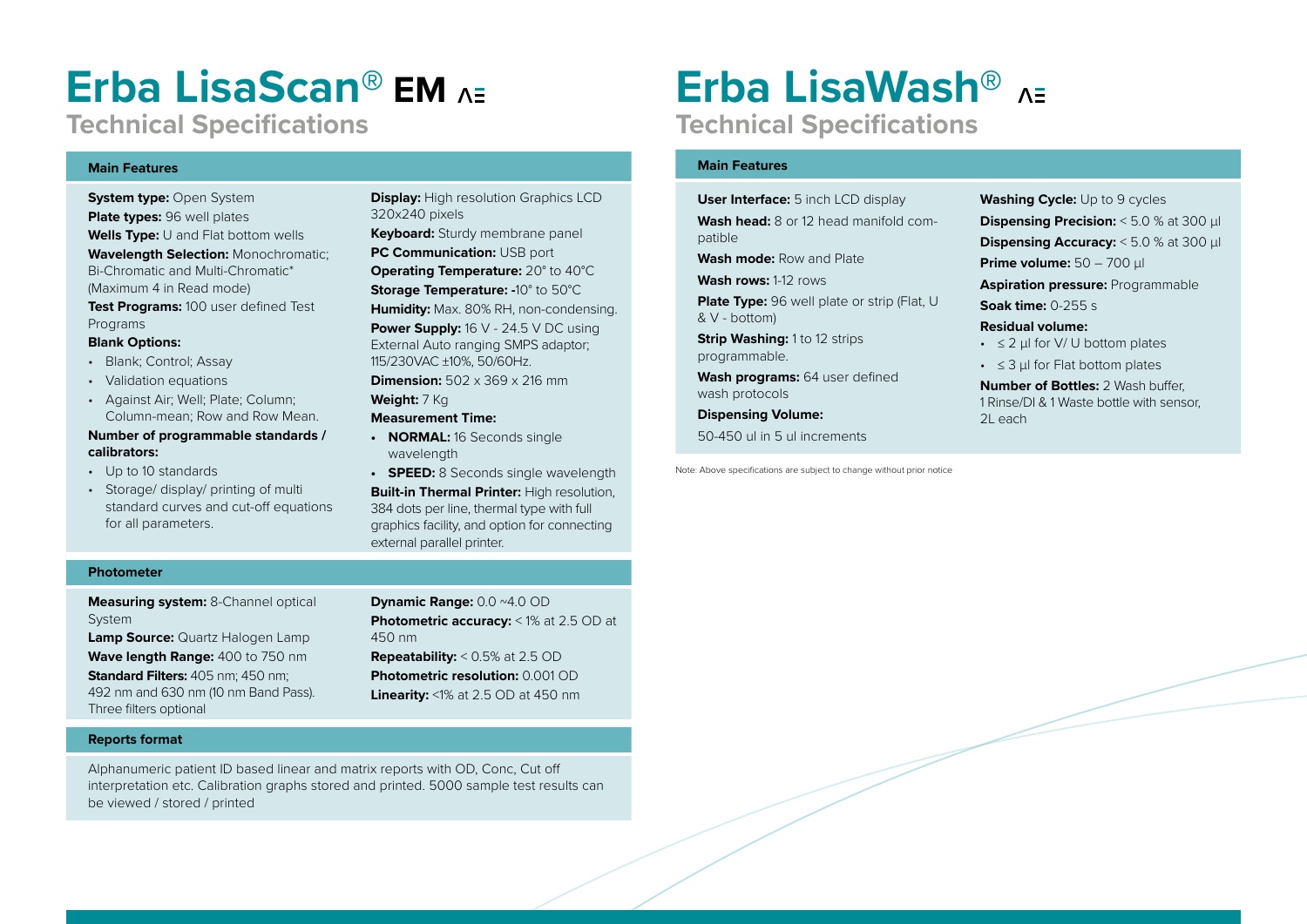